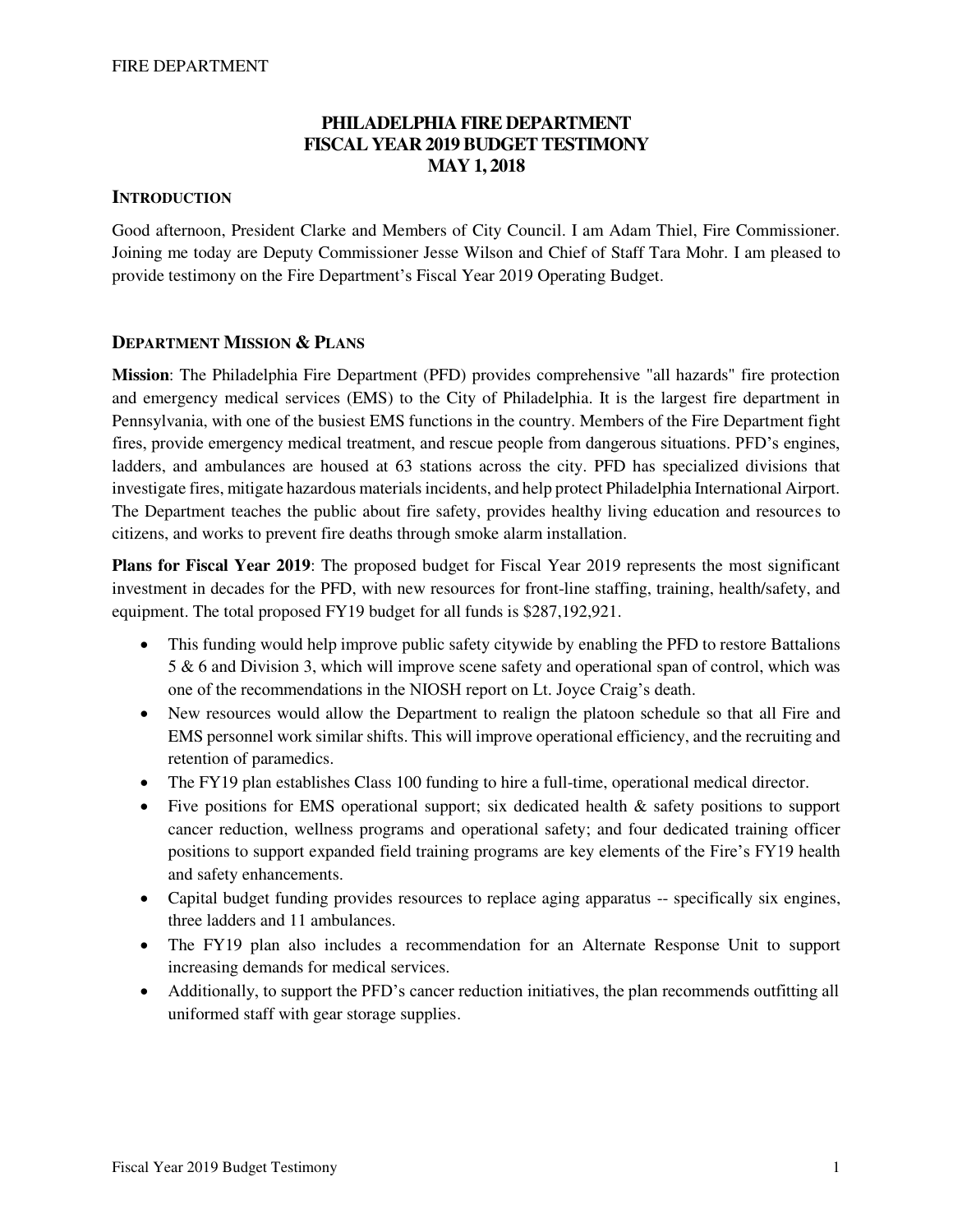# **BUDGET SUMMARY & OTHER BUDGET DRIVERS**

| <b>Staff Demographics Summary (as of December 2017)</b> |           |           |           |           |  |  |  |  |  |
|---------------------------------------------------------|-----------|-----------|-----------|-----------|--|--|--|--|--|
|                                                         | Total     | Minority  | White     | Female    |  |  |  |  |  |
| Number of Full-Time Staff                               | 2,538     | 999       | 1,539     | 310       |  |  |  |  |  |
| Number of Exempt Staff                                  | 12        | 5         |           |           |  |  |  |  |  |
| Number of Executive Staff (deputy)                      | 12        | 5         | 7         | 6         |  |  |  |  |  |
| level and above)                                        |           |           |           |           |  |  |  |  |  |
| Average Salary, Full-Time Staff                         | \$71,529  | \$68,543  | \$73,422  | \$62,238  |  |  |  |  |  |
| Average Salary, Exempt Staff                            | \$127,409 | \$120,300 | \$133,571 | \$99,500  |  |  |  |  |  |
| Average Salary, Executive Staff                         | \$131,825 | \$129,379 | \$133,571 | \$107,917 |  |  |  |  |  |
| Median Salary, Full-Time Staff                          | \$71,809  | \$71,809  | \$71,809  | \$58,201  |  |  |  |  |  |
| Median Salary, Exempt Staff                             | \$125,000 | \$135,000 | \$125,000 | \$105,000 |  |  |  |  |  |
| Median Salary, Executive Staff                          | \$130,000 | \$135,000 | \$125,000 | \$106,250 |  |  |  |  |  |

| <b>Employment Levels (as of December 2017)</b> |                 |          |  |  |  |  |  |  |
|------------------------------------------------|-----------------|----------|--|--|--|--|--|--|
|                                                | <b>Budgeted</b> | Filled   |  |  |  |  |  |  |
| Number of Full-Time Positions                  | 2,788           | 2,538    |  |  |  |  |  |  |
| Number of Exempt Positions                     | 12              | 12       |  |  |  |  |  |  |
| Number of Executive Positions                  | 12              | 12       |  |  |  |  |  |  |
| (deputy level and above)                       |                 |          |  |  |  |  |  |  |
| Average Salary of All Full-Time                | \$71,529        | \$71,529 |  |  |  |  |  |  |
| Positions                                      |                 |          |  |  |  |  |  |  |
| Median Salary of All Full-Time                 | \$71,809        | \$71,809 |  |  |  |  |  |  |
| Positions                                      |                 |          |  |  |  |  |  |  |

| <b>General Fund Financial Summary by Class</b> |                |               |                |                    |                |                  |  |  |  |  |
|------------------------------------------------|----------------|---------------|----------------|--------------------|----------------|------------------|--|--|--|--|
|                                                | FY17 Original  | FY17 Actual   | FY18 Original  | FY18 Estimated     | FY19 Proposed  | Difference:      |  |  |  |  |
|                                                | Appropriations | Obligations   | Appropriations | <b>Obligations</b> | Appropriations | <b>FY19-FY18</b> |  |  |  |  |
| Class 100 - Employee Compensation              | \$201,369,162  | \$214,434,520 | \$225,242,832  | \$234,914,037      | \$244,939,864  | \$10,025,827     |  |  |  |  |
| Class 200 - Purchase of Services               | \$5,375,153    | \$6,118,888   | \$5,789,667    | \$6,289,667        | \$6,046,121    | $(\$243,546)$    |  |  |  |  |
| Class 300/400 - Materials, Supplies $\&$       | \$7,421,014    | \$7,543,669   | \$8,541,535    | \$8,541,535        | \$8,259,314    | $(\$282,221)$    |  |  |  |  |
| Equipment                                      |                |               |                |                    |                |                  |  |  |  |  |
| Class 500 - Contributions                      | \$0            | \$560,829     | \$0            | \$0                | \$0            | \$0              |  |  |  |  |
| Class 800 - Payment to Other Funds             | \$7,647,000    | \$7,617,000   | \$7,972,000    | \$7,972,000        | \$0            | $(\$7,972,000)$  |  |  |  |  |
|                                                | \$221,812,329  | \$236,274,906 | \$247,546,034  | \$257,717,239      | \$259,245,299  | \$1,528,060      |  |  |  |  |

| <b>Contracts Summary (Professional Services only)</b> |             |             |             |             |             |                 |  |  |  |
|-------------------------------------------------------|-------------|-------------|-------------|-------------|-------------|-----------------|--|--|--|
|                                                       | <b>FY13</b> | FY14        | <b>FY15</b> | <b>FY16</b> | <b>FY17</b> | <b>FY18 YTD</b> |  |  |  |
|                                                       |             |             |             |             |             | (Q1 & Q2)       |  |  |  |
| Total amount of contracts                             | \$2,732,697 | \$1,113,511 | \$3,306,260 | \$4,616,783 | \$6,453,884 | \$4,787,665     |  |  |  |
| Total amount to M/W/DSBE                              | \$16,219    | \$36,991    | \$639,965   | \$870,801   | \$1,123,167 | \$942,079       |  |  |  |
| <b>Participation Rate</b>                             | $1\%$       | 3%          | 19%         | 19%         | 17%         | 20%             |  |  |  |

| Total M/W/DSBE Contract Participation Goal (Public Works;<br><b>Services, Supplies &amp; Equipment; and Professional Services combined)</b> |  |  |  |  |  |  |  |  |
|---------------------------------------------------------------------------------------------------------------------------------------------|--|--|--|--|--|--|--|--|
| <b>FY19</b><br>FY17<br><b>FY18</b>                                                                                                          |  |  |  |  |  |  |  |  |
| M/W/DSBE Contract Participation Goal<br>15%<br>16%<br>15%                                                                                   |  |  |  |  |  |  |  |  |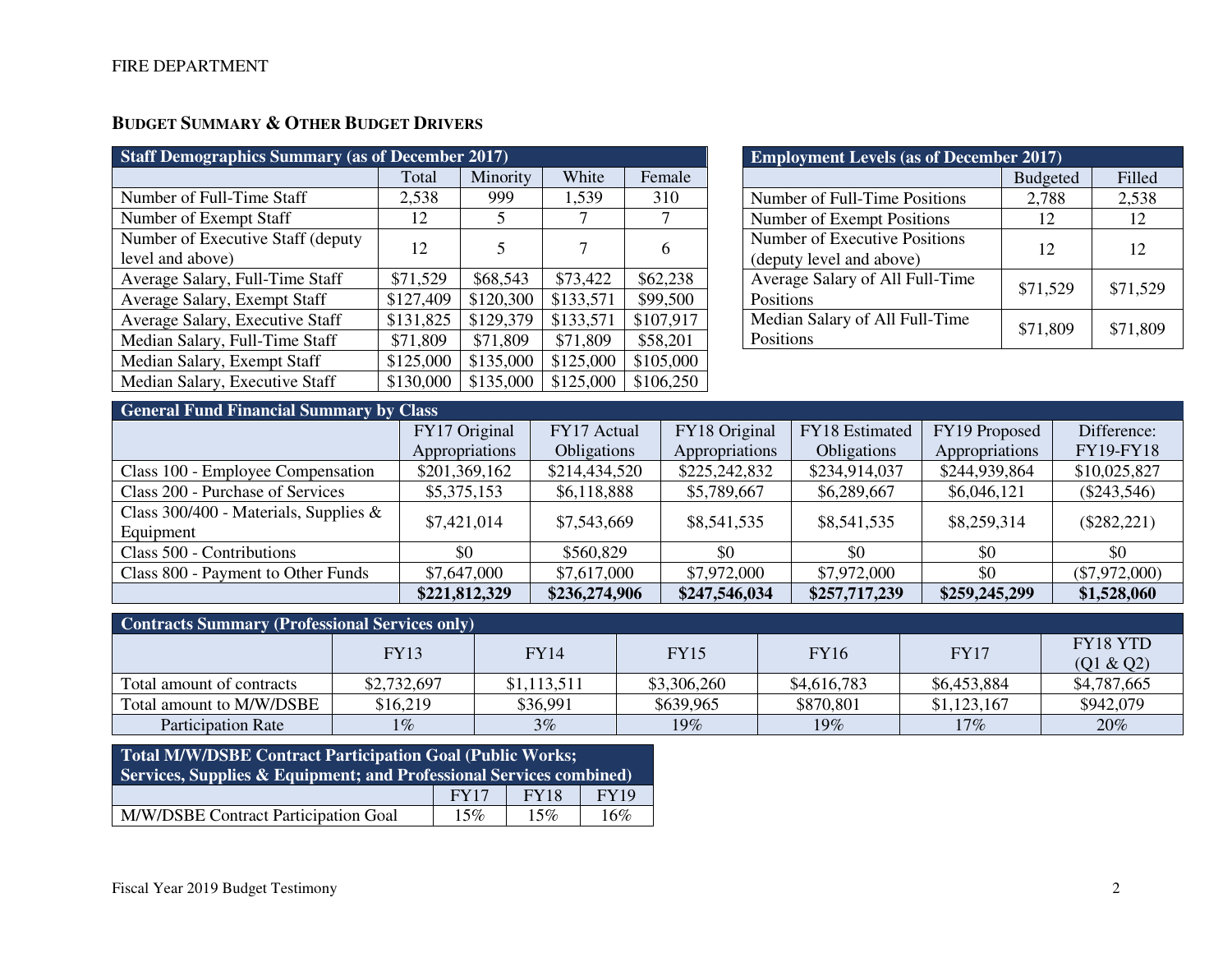## **PROPOSED BUDGET OVERVIEW**

#### **Proposed Funding Request**:

The proposed Fiscal Year 2019 General Fund budget totals \$259,245,299, an increase of \$1,528,060 over Fiscal Year 2018 estimated obligation levels.

The proposed budget includes:

- \$244,939,864 in Class 100, a \$10,025,827 increase over FY18. This funding will fund current staffing levels, a contract increase for DC#33 staff, uniformed personnel schedule realignment, and new FY19 positions including: funds to restore Battalions  $5 \& 6$  and Division 3, funds to create EMS support positions, a full-time medical director position, additional firefighter positions, an Alternate Response Unit, fire training program delivery, health/safety positions, and fire training Officer positions.
- \$6,046,121 in Class 200, a \$243,546 decrease from FY18. This funding decrease is due primarily to transitioning a part-time contracted Medical Director to a permanent full-time position under class 100.
- \$8,259,314 in Class 300/400, a \$282,221 decrease from FY18. This decrease is due to a net reduction in FY18 one-time costs associated with five new peak time medic units and additional EMS and fire suppression staffing.
- \$0 in Class 800, a \$7,972,000 decrease from FY18. This reduction represents a shift from payments to other funds to supporting PFD's General Fund needs in Classes 100, 200, 300, & 400.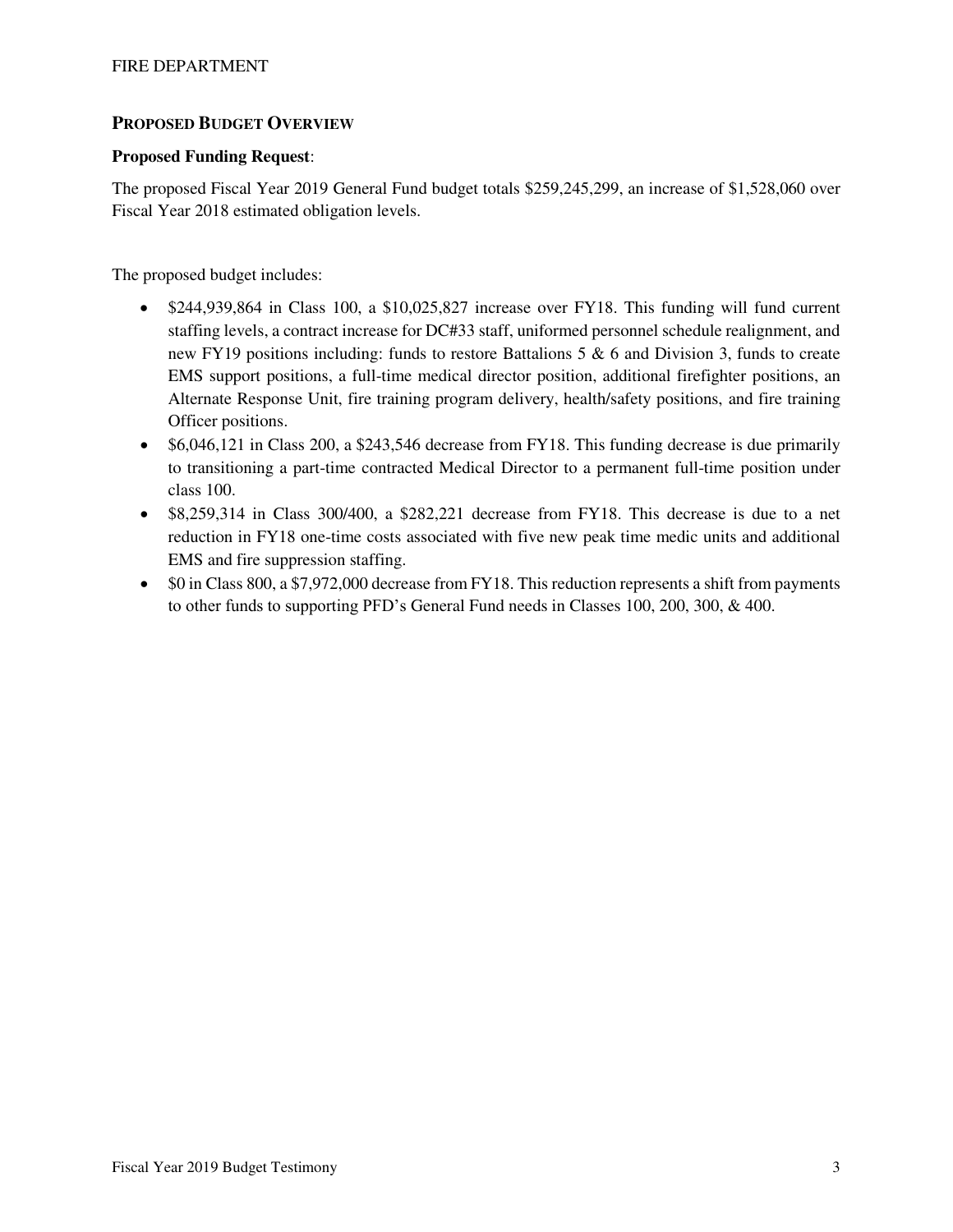#### FIRE DEPARTMENT

## **STAFFING LEVELS**

The department is requesting 2,851 budgeted positions for FY19, an increase of 63 positions over FY18 targeted levels.

The increase is attributed to staffing mission critical positions essential to sustaining safe, efficient, and effective operations.

## **NEW HIRES**

| New Hires (from 7/1/2017 to December 2017) |                 |  |  |  |  |  |
|--------------------------------------------|-----------------|--|--|--|--|--|
|                                            | Total Number of |  |  |  |  |  |
|                                            | New Hires       |  |  |  |  |  |
| <b>Black or African American</b>           |                 |  |  |  |  |  |
| Hispanic or Latino                         | 2               |  |  |  |  |  |
| White                                      | 11              |  |  |  |  |  |
| Other                                      |                 |  |  |  |  |  |
| Total                                      | 23              |  |  |  |  |  |

Since December 2017, PFD has hired 3 new civilian employees and started a new class of 75 firefighting cadets. Of those cadets, 35 are bilingual: 27 speak Spanish, 2 speak Creole, 2 speak Polish, 1 speaks German, 1 speaks Vietnamese, 1 speaks French, and 1 speaks Greek.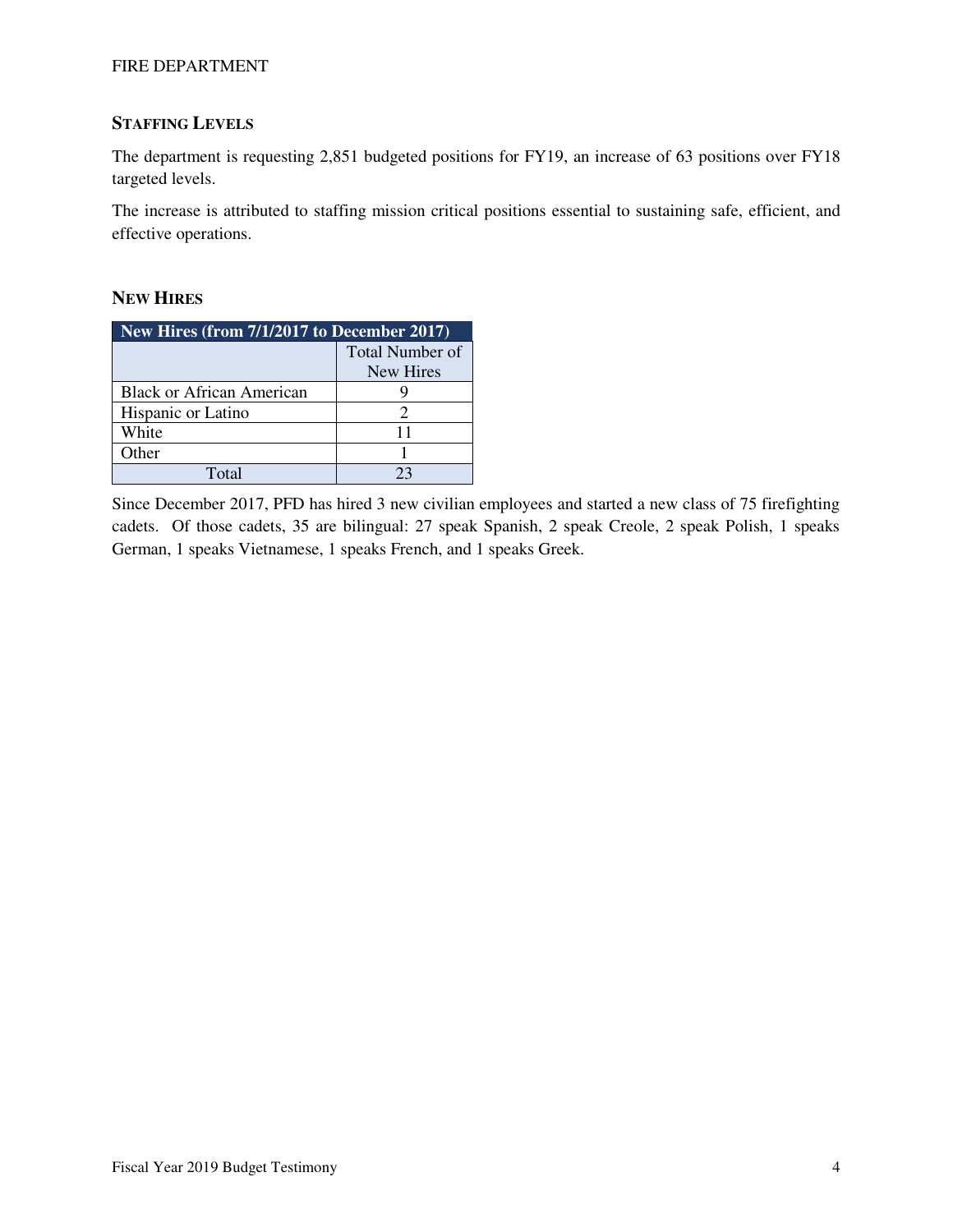## **PERFORMANCE, CHALLENGES, AND INITIATIVES**

| <b>FY19 Performance Measures</b> <sup>1</sup>                       |             |             |               |               |  |  |  |  |  |
|---------------------------------------------------------------------|-------------|-------------|---------------|---------------|--|--|--|--|--|
|                                                                     | <b>FY17</b> | FY18 YTD    | <b>FY18</b>   | <b>FY19</b>   |  |  |  |  |  |
| Measure                                                             | Actual      | $(Q1 + Q2)$ | Target        | Target        |  |  |  |  |  |
| Number of civilian fire-related deaths                              | 22          | 6           | $\leq$ FY17   | $<$ FY18      |  |  |  |  |  |
| Number of structure fires <sup>2</sup>                              | 2,573       | 1.239       | $\leq$ FY17   | $\leq$ FY18   |  |  |  |  |  |
| Fire engine response time (minutes: seconds) $3$                    | 5:16        | 5:18        | $\leq 5:20$   | $\leq 5:20$   |  |  |  |  |  |
| Percent of EMS calls responded to within 9 minutes <sup>3</sup>     | 63.5%       | 64.5%       | $\geq 90.0\%$ | $\geq 90.0\%$ |  |  |  |  |  |
| Number of EMS incidents                                             | 267,266     | 135,008     | $<$ FY17      | $<$ FY18      |  |  |  |  |  |
| Number of fire incidents                                            | 47,456      | 23,847      | $\leq$ FY17   | $\leq$ FY18   |  |  |  |  |  |
| Total incidents (number of EMS incidents + number of fire           | 314,725     | 158,855     | $\leq$ FY17   | $<$ FY18      |  |  |  |  |  |
| incidents)                                                          |             |             |               |               |  |  |  |  |  |
| Number of civilian fire-related injuries                            | 153         | 94          | $\leq$ FY17   | $<$ FY18      |  |  |  |  |  |
| EMS response time (minutes: seconds) $3$                            | 8:39        | 8:31        | < 9:00        | < 9:00        |  |  |  |  |  |
| Percent of fire calls responded to within 5:20 minutes <sup>3</sup> | $60.5\%$    | 60.5%       | $> 90.0\%$    | $> 90.0\%$    |  |  |  |  |  |

*<sup>1</sup>All Fire Department measures under review.* 

<sup>2</sup> A true structure fire should be a "working fire," which requires the use of at least one hoseline. Implementation of this definition ensures that *the Department is compliance with NFPA 901, which provides standard classifications for incident reporting and fire protection data. In addition, structure fires with "exposures" (i.e. when a fire in one structure spreads to an adjoining/nearby structure) are included.*

*3 All response time-related measures have a margin of error of 10-15% because a first-on-scene time is recorded 85-90% of the time. The Fire Department is currently working diligently to minimize this margin. Prior to FY17, this measure did not reflect the call processing time to transition 911 calls from the Primary Public Safety Answering Point (PSAP) to Fire Communications (as recommended in NFPA standards). The PFD is still working to improve to closer to 90% given this added transfer time. Any time there is an increase in the demand/volume of services, the response time will increase.*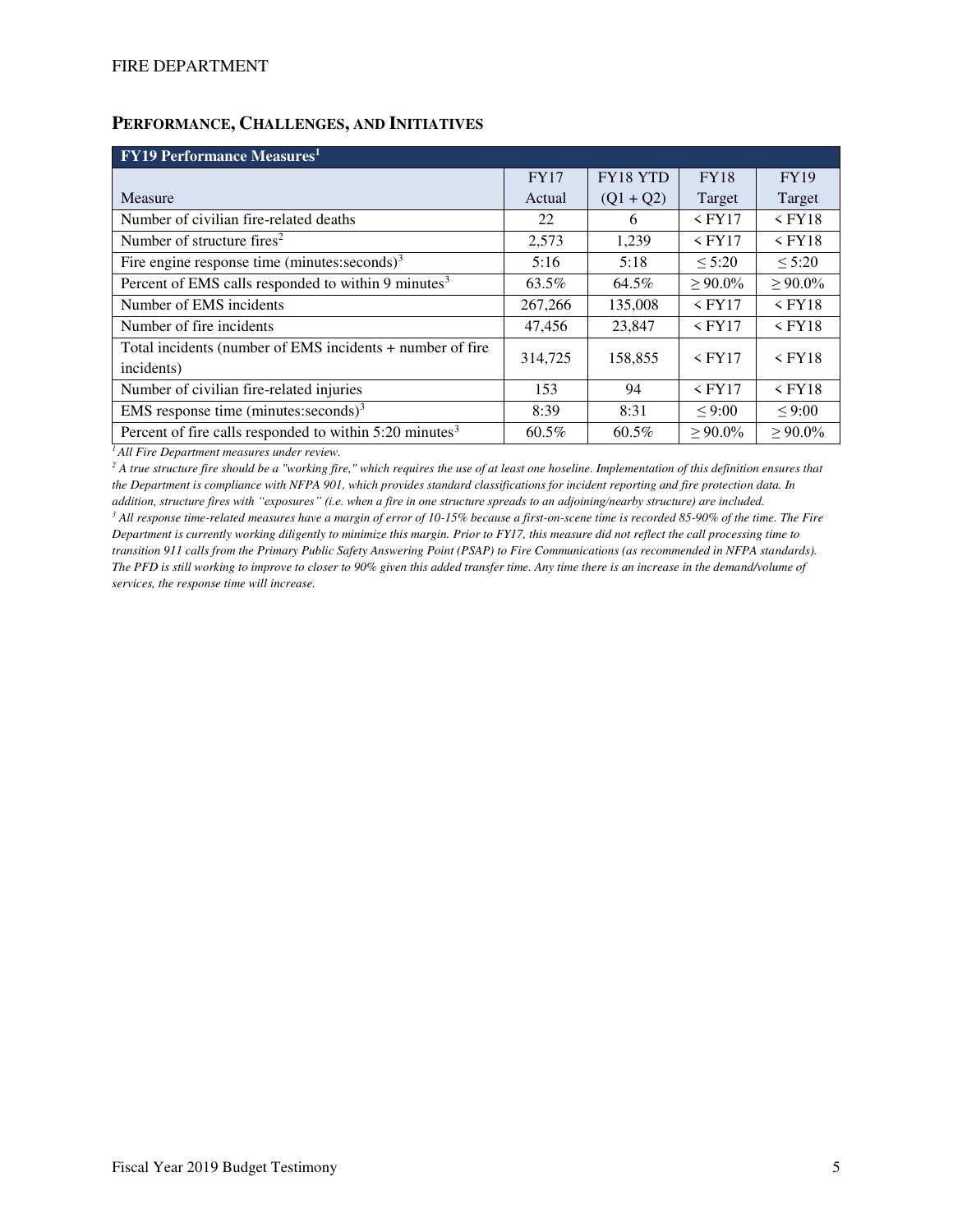## **OTHER BUDGETARY IMPACTS**

#### **Federal and State**

The impacts of increased/decreased Federal and/or State funds is as follows:

- The PFD will be applying for an FY17 Staffing for Adequate Fire & Emergency Response Grants (SAFER) grant for approximately 25 to 30 million dollars which spans a period of three years.
- The PFD applied for an FY17 Assistance to Firefighters Grant Program (AFG) grant in the amount of \$3,100,000 to conduct Incident Command training.
- The PFD applied for an FY17 Fire Prevention and Safety (FP&S) grant in the amount of \$1,300,000 to support cross-training efforts for staff assigned to 24/7/365 combined response teams (consisting of fire prevention, fire code, and fire investigation experts) and to provide needed resources for these combined teams.
- In May 2018, the PFD will be submitting a grant application under the Port Security Grant Program. Project ideas are currently under review.
- The PFD annually receives a PA Urban Search & Rescue Task Force (PATF1) grant in the approximate amount of \$3,100,000 (which can be spent across fiscal years). This funding is through a cooperative agreement and has been consistent over the last four years. It has allowed the PFD to staff and operate its Urban Search and Rescue Task Force.
- The PFD annually participates in the Philadelphia Regional Office of Emergency Medical Services via a state grant through the PA DOH Bureau of EMS. The composition of the regions and/or of the organization may change, which could affect participation.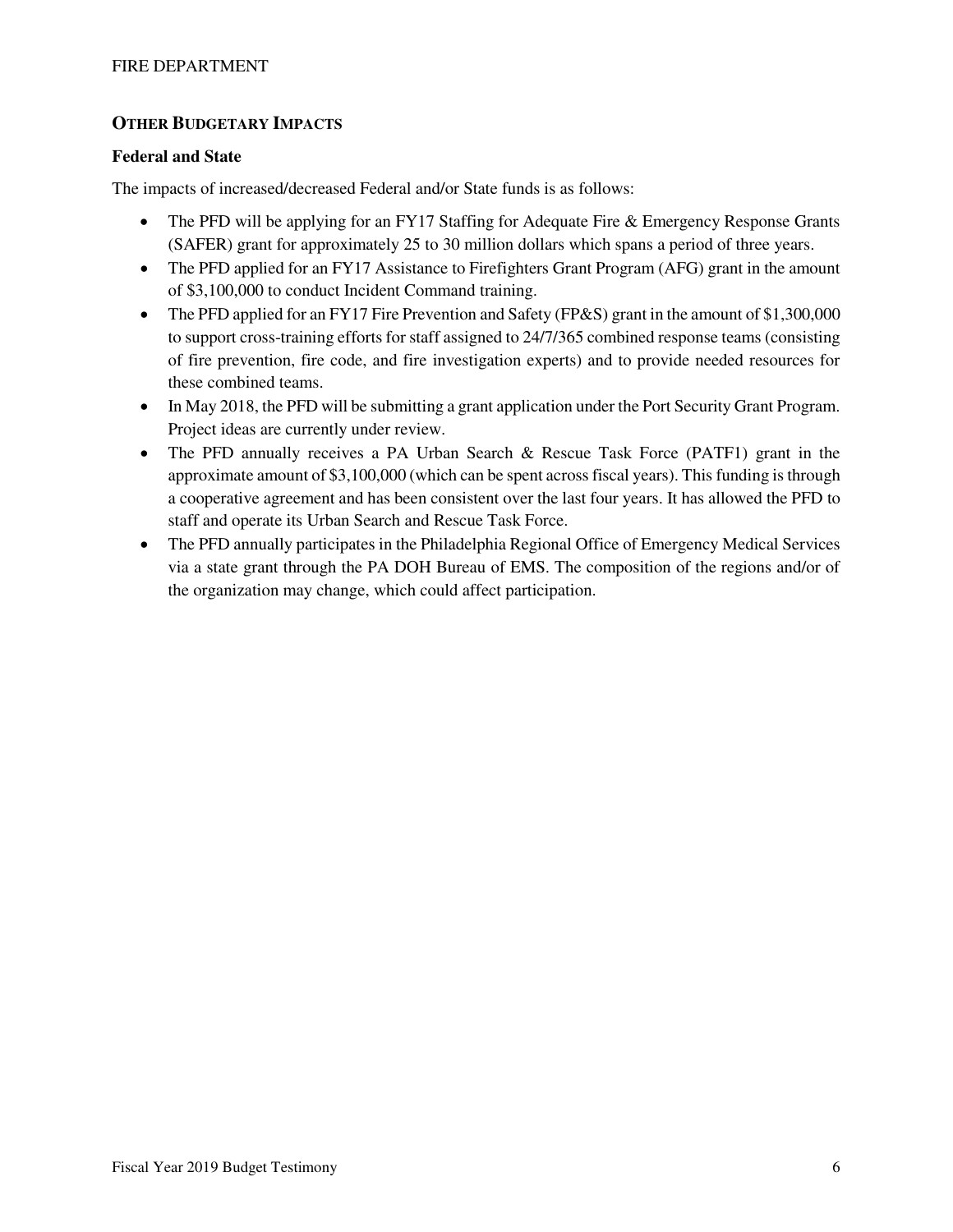# **CONTRACTING EXPERIENCE**

| M/W/DSBE Participation on Large Professional Services Contracts |                                                                     |                     |                  |                   |                                                                                                                                            |                                     |                                 |                          |                                    |                                                                                                      |                                          |
|-----------------------------------------------------------------|---------------------------------------------------------------------|---------------------|------------------|-------------------|--------------------------------------------------------------------------------------------------------------------------------------------|-------------------------------------|---------------------------------|--------------------------|------------------------------------|------------------------------------------------------------------------------------------------------|------------------------------------------|
|                                                                 | Top Largest Contracts, FY18                                         |                     |                  |                   |                                                                                                                                            |                                     |                                 |                          |                                    |                                                                                                      |                                          |
| Vendor                                                          | Service                                                             | Dollar<br>Amount of | <b>RFP</b> Issue | Contract          |                                                                                                                                            | $%$ of<br>M/W/DSBE<br>Participation | \$ Value of<br>M/W/DSBE         | Total %<br>Participation | Total \$<br>Value<br>Participation | Local<br><b>Business</b><br>(principal)<br>place of<br>business<br>located<br>within City<br>limits) | Waiver for<br>Living Wage<br>Compliance? |
| Name                                                            | Provided                                                            | Contract            | Date             | <b>Start Date</b> | Ranges in RFP                                                                                                                              | Achieved                            | Participation                   | - All DSBEs              | - All DSBEs                        | [ves/no]                                                                                             | [yes $/$ no]                             |
| Intermedix<br>Holdings                                          | <b>EMS Billing</b>                                                  | \$4,500,000         | 6/20/2016        | 8/1/2017          | MBE: 20-25%<br>WBE: 20-25%<br><b>DSBE: Best Efforts</b>                                                                                    | $4\%$<br>17%                        | \$157,500<br>\$742,500<br>\$0   | 20%                      | \$900,000                          | N <sub>0</sub>                                                                                       | N <sub>o</sub>                           |
| Deccan<br>International                                         | <b>GIS Software</b><br>Application                                  | \$141,110           | 5/31/2013        | 3/1/2018          | <b>MBE: Best Efforts</b><br><b>WBE: Best Efforts</b><br><b>DSBE: Best Efforts</b>                                                          | 100%                                | \$141,110<br>\$0<br>\$0         | $100\%$                  | \$141,110                          | N <sub>0</sub>                                                                                       | N <sub>o</sub>                           |
| Priority<br>Dispatch<br>Corporation                             | <b>EMS 911</b><br>Call<br>Prioritization<br>Software<br>Maintenance | \$129,000           | 10/26/2017       | 2/12/2018         | <b>MBE: Best Efforts</b><br><b>WBE: Best Efforts</b><br><b>DSBE: Best Efforts</b><br><b>WBE: Best Efforts</b><br><b>DSBE: Best Efforts</b> |                                     | \$0<br>\$0<br>\$0<br>\$0<br>\$0 | $0\%$                    | \$0                                | N <sub>0</sub>                                                                                       | N <sub>o</sub>                           |
| Community<br>Marketing<br>Concepts                              | 911 EMS<br>Outreach and<br>Education                                | \$32,000            | 8/11/2017        | 9/29/2017         | <b>MBE: Best Efforts</b><br><b>WBE: Best Efforts</b><br><b>DSBE: Best Efforts</b>                                                          | 100%                                | \$0<br>\$32,000<br>\$0          | 100%                     | \$32,000                           | Yes                                                                                                  | N <sub>o</sub>                           |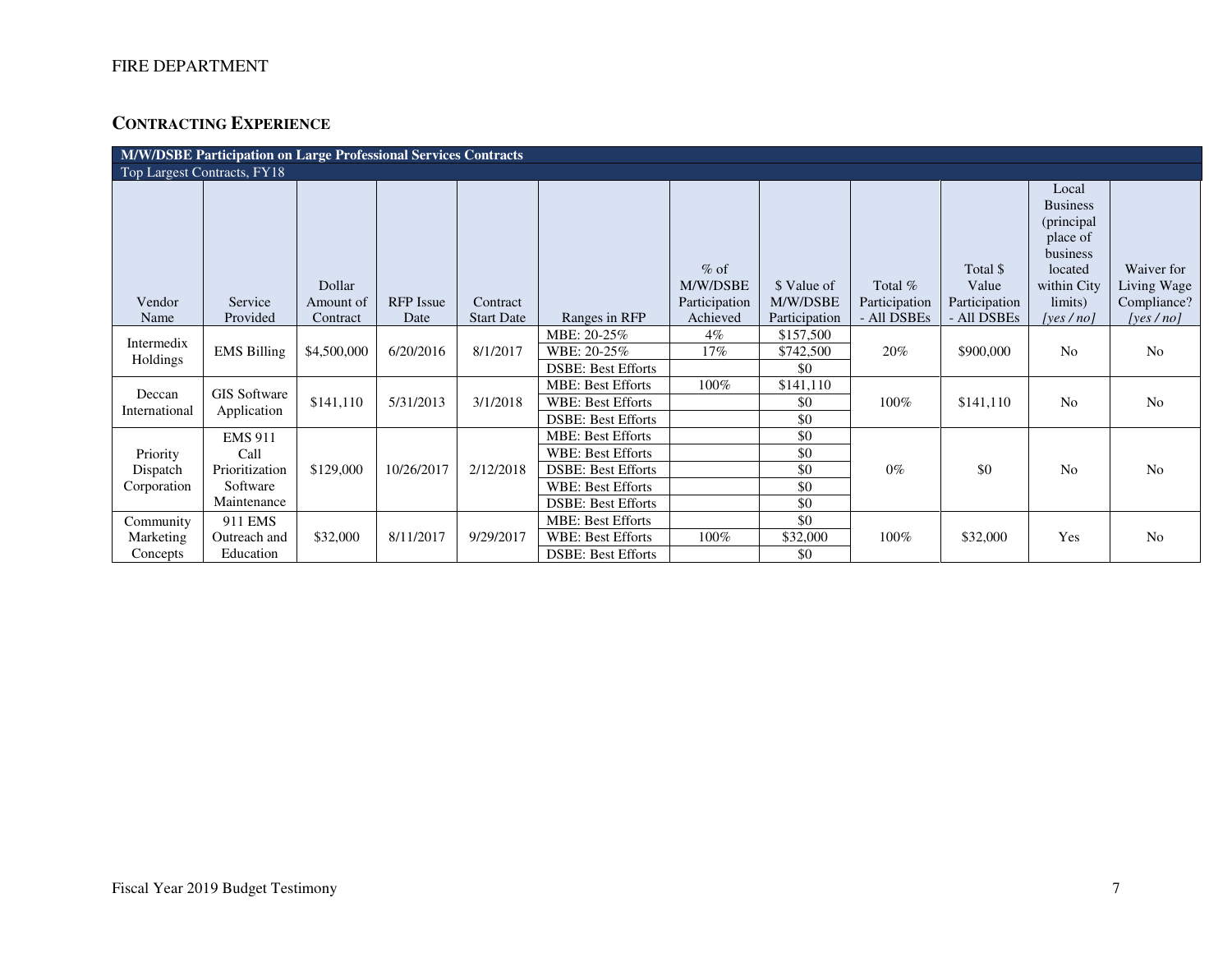# **EMPLOYEE DATA**

| <b>Staff Demographics (as of December 2017)</b> |                        |           |                      |                        |                |  |  |  |
|-------------------------------------------------|------------------------|-----------|----------------------|------------------------|----------------|--|--|--|
|                                                 | <b>Full-Time Staff</b> |           |                      | <b>Executive Staff</b> |                |  |  |  |
|                                                 | Male                   | Female    |                      | Male                   | Female         |  |  |  |
|                                                 | African-               | African-  |                      | African-               | African-       |  |  |  |
|                                                 | American               | American  |                      | American               | American       |  |  |  |
| Total                                           | 604                    | 143       | Total                | 3                      | 2              |  |  |  |
| % of Total                                      | 24%                    | $6\%$     | % of Total           | 25%                    | $17\%$         |  |  |  |
| Average Salary                                  | \$71,898               | \$58,884  | Average Salary       | \$134,798              | \$121,250      |  |  |  |
| <b>Median Salary</b>                            | \$72,290               | \$51,537  | <b>Median Salary</b> | \$155,000              | \$131,250      |  |  |  |
|                                                 | White                  | White     |                      | White                  | White          |  |  |  |
| Total                                           | 1,409                  | 130       | Total                | 3                      | 4              |  |  |  |
| % of Total                                      | 55%                    | $5\%$     | % of Total           | 25%                    | 33%            |  |  |  |
| Average Salary                                  | \$73,989               | \$67,278  | Average Salary       | \$176,667              | \$101,250      |  |  |  |
| <b>Median Salary</b>                            | \$71,809               | \$71,809  | <b>Median Salary</b> | \$155,000              | \$100,000      |  |  |  |
|                                                 | Hispanic               | Hispanic  |                      | Hispanic               | Hispanic       |  |  |  |
| Total                                           | 183                    | 34        | Total                | $\theta$               | $\overline{0}$ |  |  |  |
| % of Total                                      | 7%                     | $1\%$     | % of Total           | $0\%$                  | $0\%$          |  |  |  |
| Average Salary                                  | \$68,312               | \$59,153  | Average Salary       | \$0                    | \$0            |  |  |  |
| <b>Median Salary</b>                            | \$71,809               | \$57,724  | <b>Median Salary</b> | \$0                    | \$0            |  |  |  |
|                                                 | Asian                  | Asian     |                      | Asian                  | Asian          |  |  |  |
| Total                                           | 19                     |           | Total                | $\overline{0}$         | $\theta$       |  |  |  |
| % of Total                                      | $1\%$                  | $0\%$     | % of Total           | $0\%$                  | $0\%$          |  |  |  |
| Average Salary                                  | \$67,699               | \$36,482  | Average Salary       | \$0                    | \$0            |  |  |  |
| <b>Median Salary</b>                            | \$68,145               | \$36,482  | <b>Median Salary</b> | \$0                    | \$0            |  |  |  |
|                                                 | Other                  | Other     |                      | Other                  | Other          |  |  |  |
| Total                                           | 13                     | 2         | Total                | $\overline{0}$         | $\theta$       |  |  |  |
| % of Total                                      | $1\%$                  | $0\%$     | % of Total           | $0\%$                  | $0\%$          |  |  |  |
| Average Salary                                  | \$60,135               | \$39,716  | Average Salary       | \$0                    | \$0            |  |  |  |
| <b>Median Salary</b>                            | \$57,724               | \$39,716  | <b>Median Salary</b> | \$0                    | \$0            |  |  |  |
|                                                 | Bilingual <sup>1</sup> | Bilingual |                      | Bilingual              | Bilingual      |  |  |  |
| Total                                           |                        |           | Total                |                        |                |  |  |  |
| % of Total                                      |                        | N/A       | % of Total           | N/A                    |                |  |  |  |
| Average Salary                                  |                        |           | Average Salary       |                        |                |  |  |  |
| <b>Median Salary</b>                            |                        |           | <b>Median Salary</b> |                        |                |  |  |  |
|                                                 | Male                   | Female    |                      | Male                   | Female         |  |  |  |
| Total                                           | 2,229                  | 310       | Total                | 6                      | 6              |  |  |  |
| % of Total                                      | 88%                    | 12%       | % of Total           | 50%                    | 50%            |  |  |  |
| Average Salary                                  | \$72,821               | \$62,238  | Average Salary       | \$155,732              | \$107,917      |  |  |  |
| <b>Median Salary</b>                            | \$71,809               | \$58,201  | <b>Median Salary</b> | \$155,000              | \$106,250      |  |  |  |

<sup>1</sup> PFD does not have this data but is exploring collection methods to capture and report this information accurately.